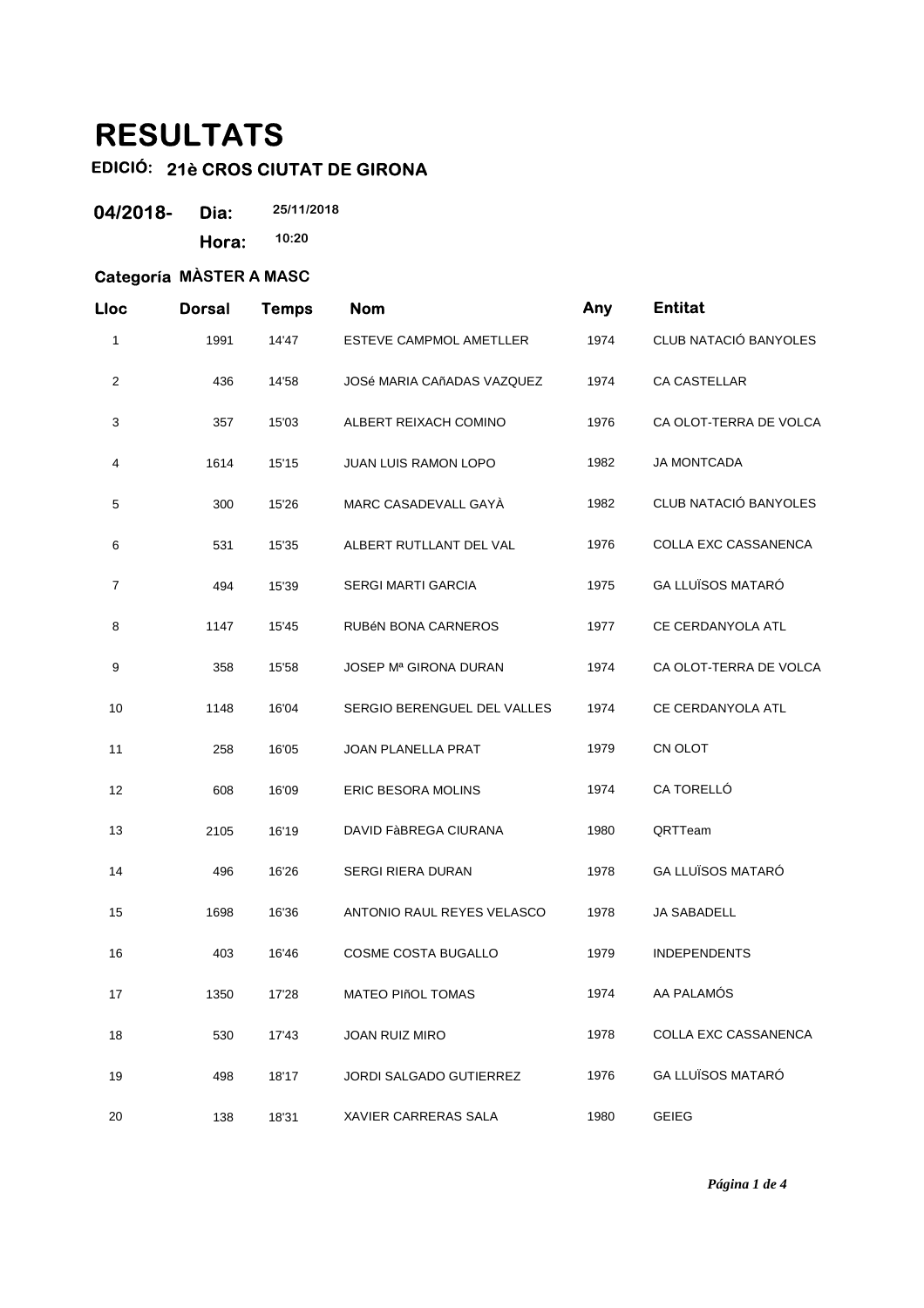### **Categoría MÀSTER B MASC**

| Lloc           | <b>Dorsal</b> | <b>Temps</b> | <b>Nom</b>                     | Any  | <b>Entitat</b>              |
|----------------|---------------|--------------|--------------------------------|------|-----------------------------|
| 1              | 241           | 15'10        | PERE BOADES GOMBAU             | 1967 | CA LLORET-LA SELVA          |
| $\overline{c}$ | 239           | 15'18        | <b>JAUME MORENO FABREGA</b>    | 1973 | CA LLORET-LA SELVA          |
| 3              | 1960          | 15'21        | SERGIO GUZMAN ARROYO           | 1971 | CE CERDANYOLA ATL           |
| 4              | 510           | 15'37        | ALBERT ROSELLO CASTAÑARES      | 1971 | <b>GA LLUÏSOS MATARÓ</b>    |
| 5              | 39            | 15'42        | <b>JORDI PLA VIDAL</b>         | 1972 | TR - ESPORTS PARRA          |
| 6              | 505           | 15'43        | ABDELKADER NABI MAITI          | 1970 | GA LLUÏSOS MATARÓ           |
| 7              | 1704          | 15'44        | MANUEL GUILLEN GARCIA          | 1973 | <b>JA SABADELL</b>          |
| 8              | 2095          | 15'56        | <b>JOSEP SURROCA MARTINEZ</b>  | 1972 | JA SABADELL                 |
| 9              | 613           | 16'01        | XAVI SÁNCHEZ RODRÍGUEZ         | 1965 | CEA TENERIFE 1984           |
| 10             | 615           | 16'12        | <b>CRISTIAN REIG GANDIA</b>    | 1972 | <b>BARCELONA ATLETISME</b>  |
| 11             | 2100          | 16'21        | <b>XAVIER MOLINA RIPOLL</b>    | 1972 | CA SANT JUST                |
| 12             | 1198          | 16'43        | JOAQUIM COTS DALMAU            | 1972 | <b>INDEPENDENTS</b>         |
| 13             | 909           | 16'55        | LLUIS JURADO HERRERA           | 1970 | JA SABADELL                 |
| 14             | 897           | 16'59        | <b>JOSEP ROIG MARGARIT</b>     | 1969 | JA SABADELL                 |
| 15             | 109           | 17'03        | FRANCESC FAURIA CAPDEVILA      | 1965 | <b>CA SANT CELONI</b>       |
| 16             | 84            | 17'08        | <b>MOSTAFA LACHKAR SAID</b>    | 1971 | <b>CLUB OLÍMPIC FARNERS</b> |
| 17             | 2075          | 17'10        | JUAN PEDRO CRESCENTI ARNAU     | 1967 | CA CANYELLES                |
| 18             | 236           | 17'15        | JOAN SANCHEZ LOPEZ             | 1971 | CA LLORET-LA SELVA          |
| 19             | 509           | 17'29        | JUAN PEDRO SANZ COCA           | 1967 | <b>GA LLUÏSOS MATARÓ</b>    |
| 20             | 1432          | 17'34        | DAVID FERRÀNDEZ CAÑADELL       | 1967 | <b>CA GRANOLLERS</b>        |
| 21             | 1703          | 17'35        | <b>RICARD RUBIO RIBAS</b>      | 1968 | JA SABADELL                 |
| 22             | 908           | 17'41        | MIGUEL HERRERO RUIZ            | 1965 | <b>JA SABADELL</b>          |
| 23             | 910           | 17'49        | FRANCISCO JAVIER CASTANDER SER | 1968 | JA SABADELL                 |
| 24             | 1998          | 17'52        | LLUIS GINEBRA PUIGORIOL        | 1973 | <b>INDEPENDENTS</b>         |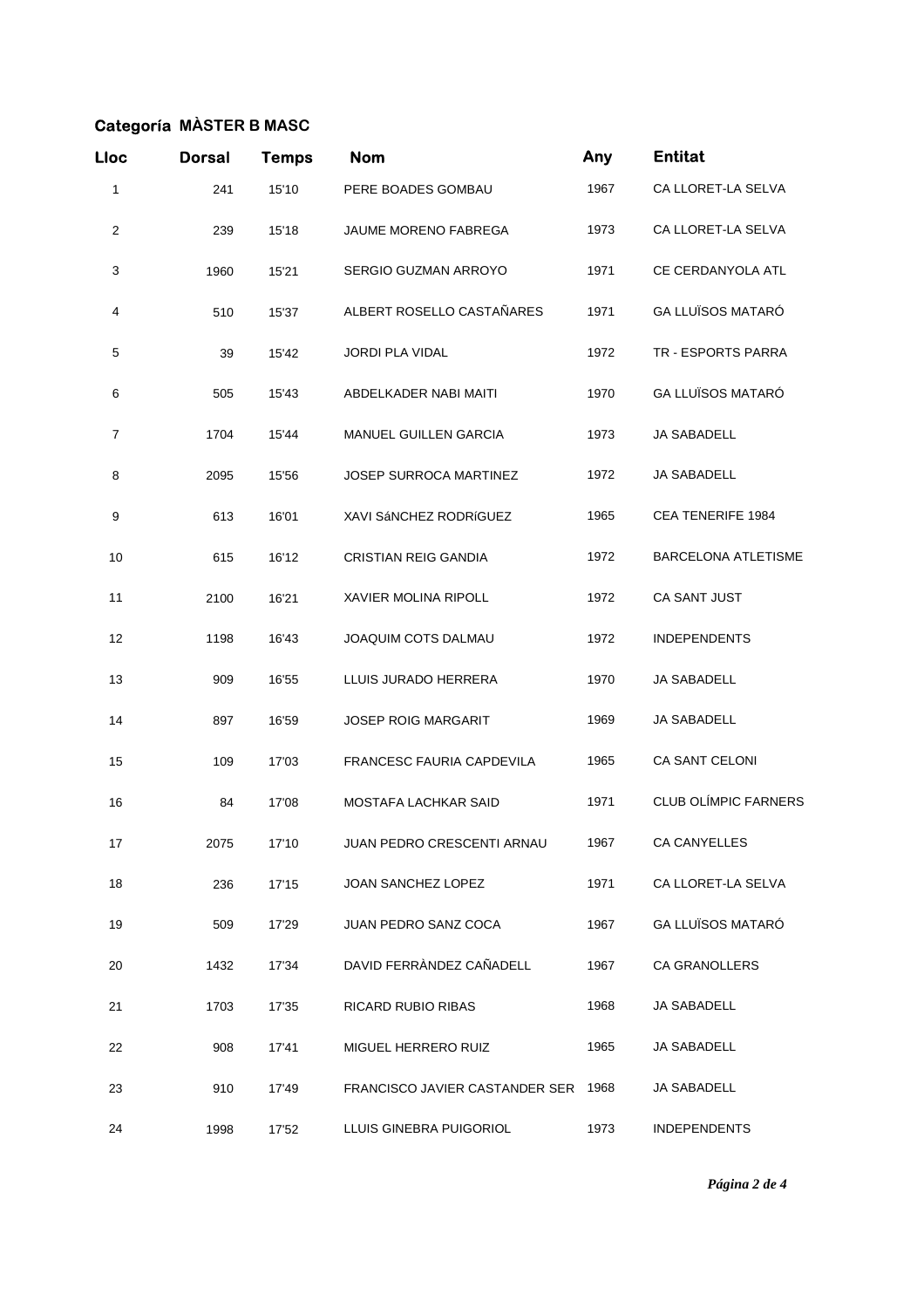| 25 | 2082 | 18'11 | QUIM OLIVARES AGUILAR        | 1969 | <b>INDEPENDENTS</b>      |
|----|------|-------|------------------------------|------|--------------------------|
| 26 | 1327 | 18'21 | <b>SERGI MIRO PUIGVENTOS</b> | 1973 | <b>ATLETISME GIRONA</b>  |
| 27 | 238  | 18'29 | MARTÍ VERGÉS ALLENDE         | 1967 | CA LLORET-LA SELVA       |
| 28 | 1933 | 18'41 | <b>ENRIC ULLAR BERENGUER</b> | 1971 | <b>CA PARETS</b>         |
| 29 | 1932 | 18'42 | SALVADOR CORBERA PEñALVER    | 1969 | <b>CA PARETS</b>         |
| 30 | 1961 | 18'47 | <b>XAVI PASTOR MANZANO</b>   | 1972 | CE CERDANYOLA ATL        |
| 31 | 508  | 19'58 | <b>FRANCES MORENO MILLAN</b> | 1967 | <b>GA LLUÏSOS MATARÓ</b> |
| 32 | 235  | 23'43 | SALVADOR ROS AGUSTI          | 1965 | CA LLORET-LA SELVA       |

#### **Categoría MÀSTER C MASC**

| Lloc           | <b>Dorsal</b> | <b>Temps</b> | <b>Nom</b>                      | Any  | <b>Entitat</b>            |
|----------------|---------------|--------------|---------------------------------|------|---------------------------|
| 1              | 264           | 15'28        | JOSEP MARIA ROURA CODONY        | 1961 | CN OLOT                   |
| $\overline{c}$ | 714           | 15'40        | XAVIER BALDELLOU RODRIGUEZ      | 1963 | <b>INDEPENDENTS</b>       |
| 3              | 669           | 16'52        | ANTONIO BOLANCE ADAME           | 1962 | CA SANT CELONI            |
| 4              | 639           | 17'11        | ANDREU VILARRASA CASTILLO       | 1961 | <b>CORNELLÀ ATLÈTIC</b>   |
| 5              | 245           | 17'21        | <b>JOSEP GARRIGA GUELL</b>      | 1960 | CA LLORET-LA SELVA        |
| 6              | 482           | 17'44        | <b>JORDI MARCH MARCH</b>        | 1960 | <b>CA NOU BARRIS</b>      |
| $\overline{7}$ | 1517          | 18'00        | TORIBIO CARRIÓN ROMERO          | 1962 | CA PALAFRUGELL-GICB       |
| 8              | 1709          | 18'19        | RAFAEL GARCIA NUÑEZ             | 1961 | <b>JA SABADELL</b>        |
| 9              | 514           | 18'25        | JOSE LUIS MARTIN LOPEZ          | 1962 | <b>GA LLUÏSOS MATARÓ</b>  |
| 10             | 246           | 18'43        | <b>ISIDRE MORAGUES RECASENS</b> | 1955 | CA LLORET-LA SELVA        |
| 11             | 40            | 18'48        | <b>GIORGIO PILI PILI</b>        | 1958 | <b>TR - ESPORTS PARRA</b> |
| 12             | 513           | 18'59        | FRANCISCO POZO MARTINEZ         | 1953 | <b>GA LLUÏSOS MATARÓ</b>  |
| 13             | 1707          | 19'03        | <b>ANTONIO TRAVER SEGARRA</b>   | 1959 | <b>JA SABADELL</b>        |
| 14             | 265           | 19'21        | MARIÀ PADROSA BARCONS           | 1959 | CN OLOT                   |
| 15             | 912           | 19'26        | JORDI VILLALBA VERA             | 1962 | <b>JA SABADELL</b>        |
| 16             | 1706          | 20'28        | JOAQUIM BUXO BARCHINO           | 1962 | JA SABADELL               |